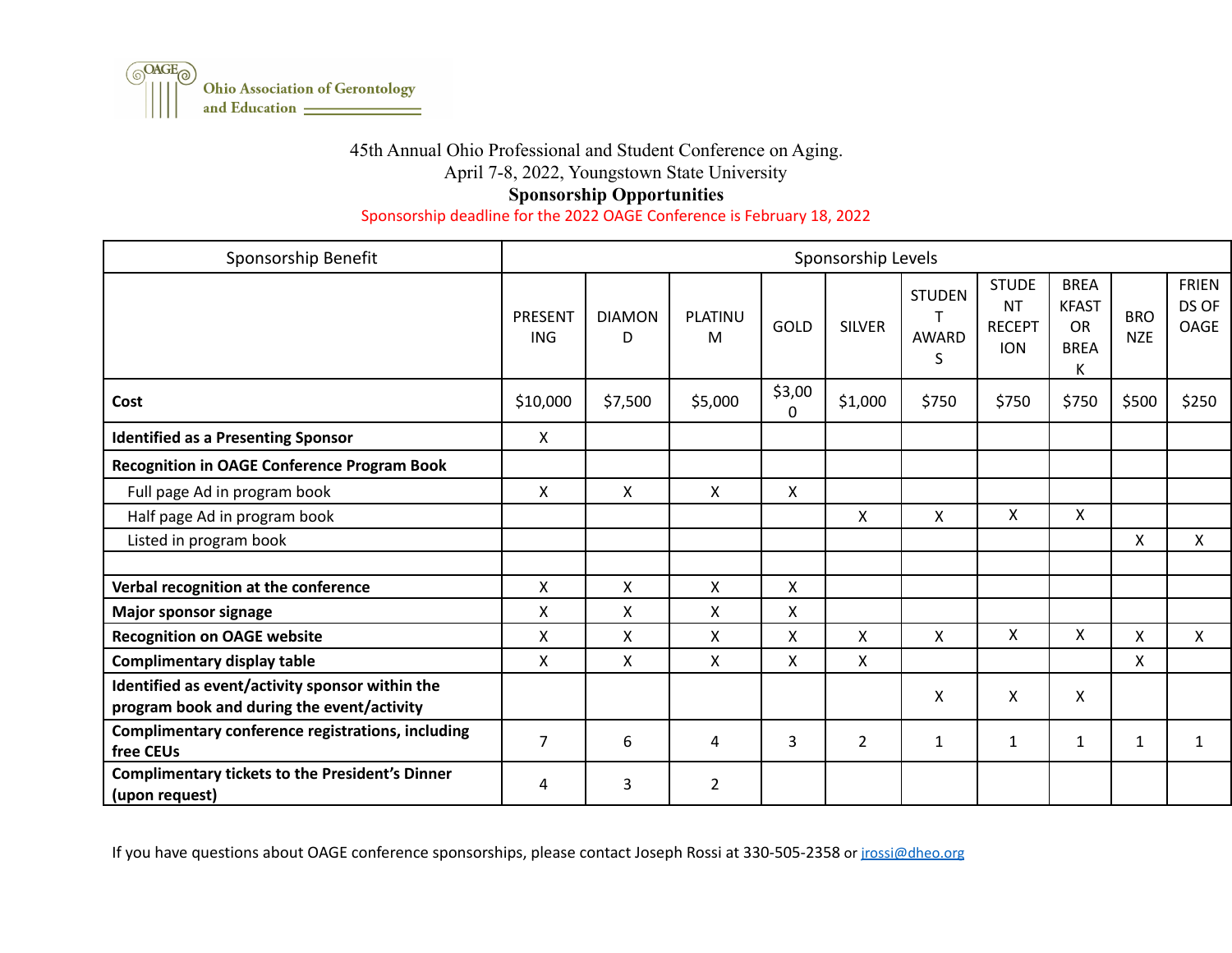

## 45th Annual Ohio Professional and Student Conference on Aging. April 7-8, 2022, Youngstown State University **Sponsorship Opportunities**

Sponsorship deadline for the 2022 OAGE Conference is February 18, 2022

Please Complete and send this form w/ your check payable to OAGE to:

Ken Wilson, OAGE Treasurer, c/o Council on Aging of Southwestern Ohio, 4601 Malsbary Road, Blue Ash, OH 45242 Phone: (513) 623-3895 Email: [kwilson@help4seniors.org](mailto:kwilson@help4seniors.org) Contact Ken Wilson for other payment options (e.g., credit card, direct deposit)

Please Circle/Highlight your Sponsorship Category:

| PRESENTI<br>NG. | <b>DIAMOND</b> | <b>PLATINUM</b> | <b>GOLD</b> | <b>SILVER</b> | <b>STUDENT</b><br><b>AWARDS</b> | <b>STUDEN</b><br><b>RECEPTI</b><br>ΟN | <b>BREAKF</b><br>AST OR<br><b>BREAK</b> | <b>BRONZE</b> | <b>FRIENDS</b><br>OF OAGE |
|-----------------|----------------|-----------------|-------------|---------------|---------------------------------|---------------------------------------|-----------------------------------------|---------------|---------------------------|
| \$10,000        | \$7,500        | \$5,000         | \$3,000     | \$1,000       | \$750                           | \$750                                 | \$750                                   | \$500         | \$275                     |

Name of Sponsoring Organization (as you would like it printed in Conference Materials):

Address:

| Contact<br>Person: | Phone: | E-mail: |
|--------------------|--------|---------|
|                    |        |         |